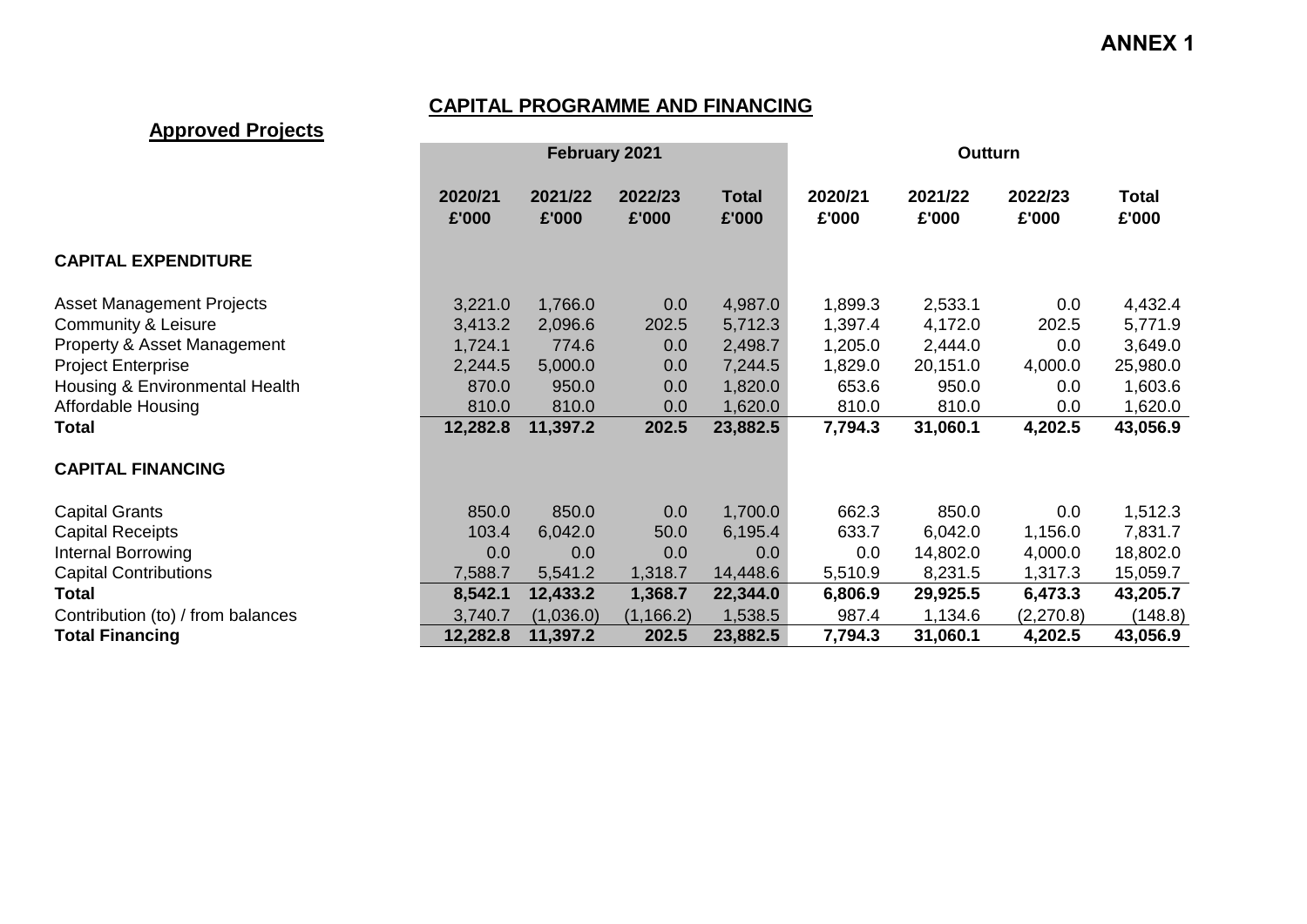## **CAPITAL PROGRAMME AND FINANCING**

## **Schemes yet to be identified**

|                                   |                  |                  | February 2021    |                       | <b>Outturn</b>   |                  |                  |                       |  |  |
|-----------------------------------|------------------|------------------|------------------|-----------------------|------------------|------------------|------------------|-----------------------|--|--|
|                                   | 2020/21<br>£'000 | 2021/22<br>£'000 | 2022/23<br>£'000 | <b>Total</b><br>£'000 | 2020/21<br>£'000 | 2021/22<br>£'000 | 2022/23<br>£'000 | <b>Total</b><br>£'000 |  |  |
| <b>CAPITAL EXPENDITURE</b>        |                  |                  |                  |                       |                  |                  |                  |                       |  |  |
| <b>Community &amp; Leisure</b>    |                  | 250.0            |                  | 250.0                 |                  | 250.0            |                  | 250.0                 |  |  |
| <b>Project Enterprise</b>         | 2,221.0          | 3,000.0          | 0.0              | 5,221.0               | 0.0              | 3,000.0          | 0.0              | 3,000.0               |  |  |
| <b>Total</b>                      | 2,221.0          | 3,250.0          | 0.0              | 5,471.0               | 0.0              | 3,250.0          | 0.0              | 3,250.0               |  |  |
| <b>CAPITAL FINANCING</b>          |                  |                  |                  |                       |                  |                  |                  |                       |  |  |
| <b>Capital Contributions</b>      |                  | 250.0            |                  | 250.0                 |                  | 250.0            | 0.0              | 250.0                 |  |  |
| <b>Total</b>                      | 0.0              | 250.0            | 0.0              | 250.0                 | 0.0              | 250.0            | 0.0              | 250.0                 |  |  |
| Contribution (to) / from balances | 2,221.0          | 3,000.0          |                  | 5,221.0               |                  | 3,000.0          |                  | 3,000.0               |  |  |
| <b>Total Financing</b>            | 2,221.0          | 3,250.0          | 0.0              | 5,471.0               | 0.0              | 3,250.0          | 0.0              | 3,250.0               |  |  |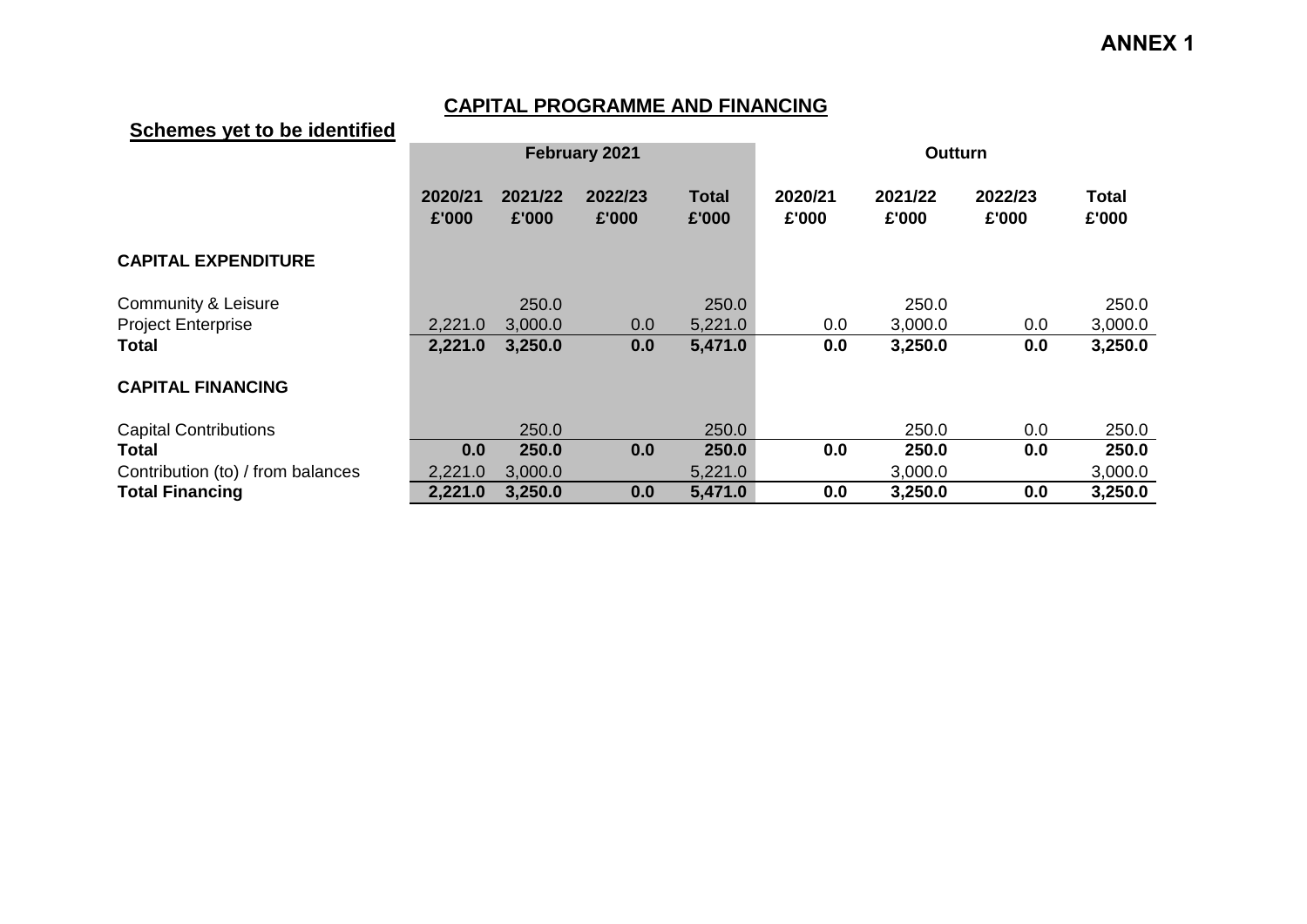**ASSET MANAGEMENT PROJECTS CAPITAL PROGRAMME**

|            |                                    |                  | February 2021    |                  |                       | <b>Outturn</b>   |                  |                  |               |  |
|------------|------------------------------------|------------------|------------------|------------------|-----------------------|------------------|------------------|------------------|---------------|--|
| <b>Ref</b> | <b>Scheme</b>                      | 2020/21<br>£'000 | 2021/22<br>£'000 | 2022/23<br>£'000 | <b>Total</b><br>£'000 | 2020/21<br>£'000 | 2021/22<br>£'000 | 2022/23<br>£'000 | Total<br>£000 |  |
|            | <b>Land and Property Projects</b>  | 1,151.0          | 656.0            |                  | 1,807.0               | 616.3            | 808.1            |                  | 1,424.4       |  |
| 2          | Vehicle and Plant Projects         | 1,892.0          | 819.0            |                  | 2,711.0               | 1,268.9          | 1,368.0          |                  | 2,636.9       |  |
| 3          | <b>IT Equipment Projects</b>       | 178.0            | 291.0            |                  | 469.0                 | 14.1             | 357.0            |                  | 371.1         |  |
|            | <b>Total AMP Capital Programme</b> | 3,221.0          | 1,766.0          | 0.0              | 4,987.0               | 1,899.3          | 2,533.1          | 0.0              | 4,432.4       |  |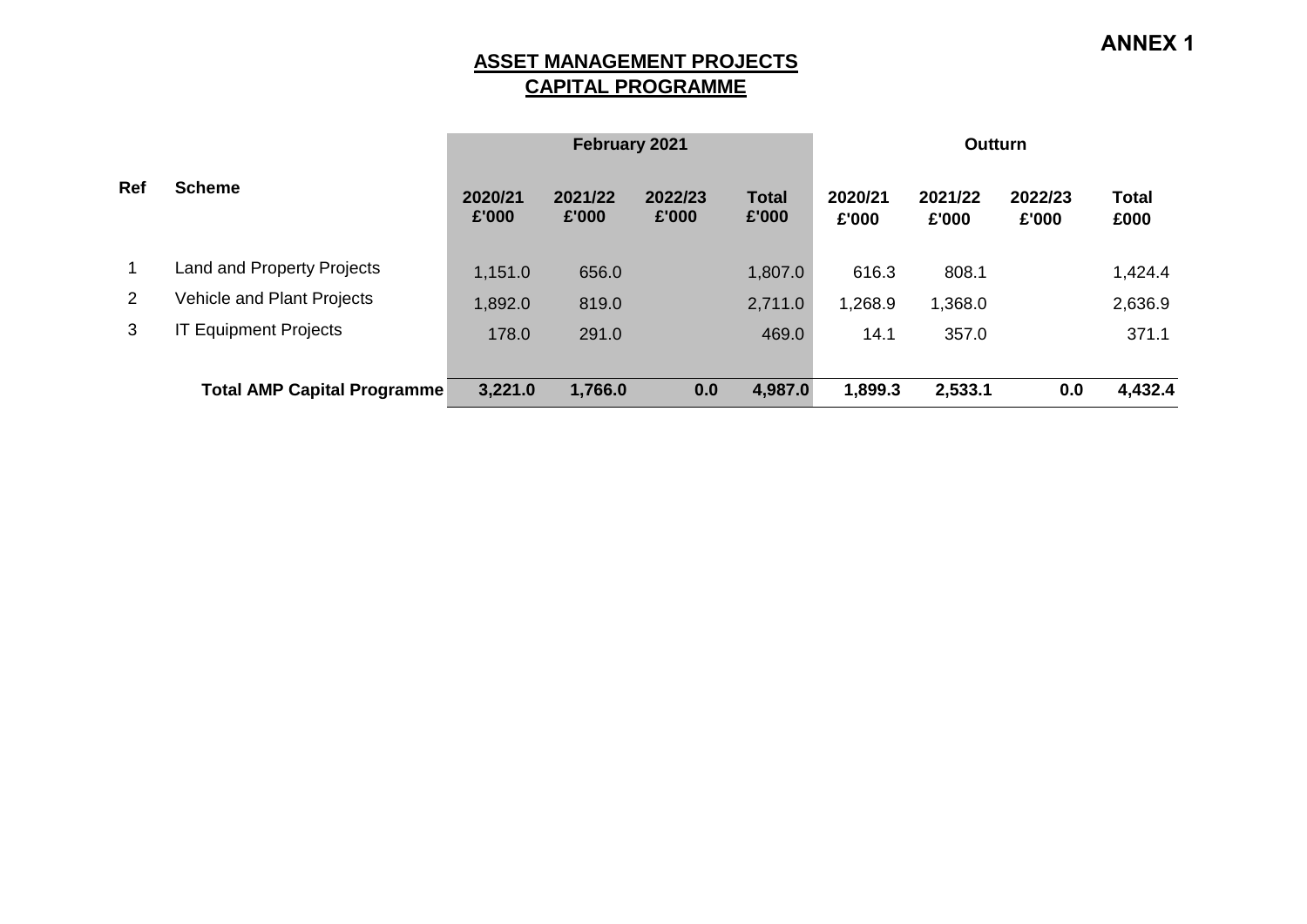#### **COMMUNITY & LEISURE CAPITAL PROGRAMME**

|                |                                                      |         | February 2021 |         |              | Outturn |         |         |              |
|----------------|------------------------------------------------------|---------|---------------|---------|--------------|---------|---------|---------|--------------|
| Ref            | <b>Scheme</b>                                        | 2020/21 | 2021/22       | 2022/23 | <b>Total</b> | 2020/21 | 2021/22 | 2022/23 | <b>Total</b> |
|                |                                                      | £'000   | £'000         | £'000   | £'000        | £'000   | £'000   | £'000   | £000         |
| 1              | Community Asset Fund - New projects 2020/21          | 250.0   |               |         | 250.0        | 46.7    | 104.9   |         | 151.6        |
| 1A             | Community Asset Fund - O/s projects                  | 204.3   |               |         | 204.3        | 137.6   | 40.6    |         | 178.2        |
| 2              | Knightwood Skate Park                                | 7.5     |               |         | 7.5          | 7.5     |         |         | 7.5          |
| 3              | Andover War Memorial                                 |         | 31.1          |         | 31.1         | 1.1     | 30.0    |         | 31.1         |
| 4              | East Anton Public Art                                | 2.5     |               |         | 2.5          |         | 2.5     |         | 2.5          |
| 5              | Leisure Contract                                     | 1,797.8 |               |         | 1,797.8      | 232.5   | 1,565.3 |         | 1,797.8      |
| 6              | <b>Fishlake Meadows</b>                              | 58.3    | 53.0          |         | 111.3        | 22.5    | 88.8    |         | 111.3        |
| $\overline{7}$ | Ganger Farm - Sports & Recreation                    | 601.2   |               |         | 601.2        | 473.2   | 128.0   |         | 601.2        |
| 8              | Ganger Farm - Sports & Recreation enhancement        |         | 207.7         |         | 207.7        | 103.8   | 103.9   |         | 207.7        |
| 9              | Fitness Trail - Romsey                               | 4.4     |               |         | 4.4          |         |         |         | 0.0          |
| 10             | Boundary fencing & hedging - land purchase           | 18.8    | 2.5           | 2.5     | 23.8         | 12.8    | 2.5     | 2.5     | 17.8         |
| 11             | Picket Twenty - Pavilion/pitch changes               |         | 1,400.0       |         | 1,400.0      |         | 1,400.0 |         | 1,400.0      |
| 12             | Picket Twenty - Phase 4 play area                    |         | 146.3         |         | 146.3        |         | 146.3   |         | 146.3        |
| 13             | <b>SANG - Sherfield English</b>                      | 110.8   |               |         | 110.8        | 17.0    | 30.0    |         | 47.0         |
| 14             | Ampfield Recreation Ground                           | 68.2    |               |         | 68.2         | 66.4    | 1.8     |         | 68.2         |
| 15             | Plaza Theatre Stage House Rebuild                    |         |               | 200.0   | 200.0        |         |         | 200.0   | 200.0        |
| 16             | <b>Charlton Lakes Bridge</b>                         | 99.1    |               |         | 99.1         | 99.1    |         |         | 99.1         |
| 17             | Valley Park Community Centre                         | 79.5    |               |         | 79.5         | 75.6    | 3.9     |         | 79.5         |
| 18             | Over Wallop War Memorial                             | 20.0    |               |         | 20.0         | 20.0    |         |         | 20.0         |
| 19             | <b>Braishfield Village Hall</b>                      | 90.8    |               |         | 90.8         | 90.8    |         |         | 90.8         |
| 20             | Stockbridge Travel to School                         |         |               |         |              |         | 95.0    |         | 95.0         |
| 21             | King Johns House and Signage                         |         |               |         |              |         | 36.5    |         | 36.5         |
| 22             | Charlton Leisure Centre Car Park upgrade             |         | 200.0         |         | 200.0        |         | 200.0   |         | 200.0        |
| 23             | Abbotswood Public Art                                |         | 56.0          |         | 56.0         | 10.0    | 46.0    |         | 56.0         |
| 24             | Picket Piece Public Art                              |         |               |         |              |         | 27.0    |         | 27.0         |
| 25             | <b>Picket Twenty Public Art</b>                      |         |               |         |              |         | 69.0    |         | 69.0         |
| 26             | <b>Public Art Andover Town Centre</b>                |         |               |         |              |         | 50.0    |         | 50.0         |
| 27             | Adjustment to Leisure Creditors                      |         |               |         |              | (19.2)  |         |         | (19.2)       |
|                | <b>Total Approved Projects</b>                       | 3,413.2 | 2,096.6       | 202.5   | 5,712.3      | 1,397.4 | 4,172.0 | 202.5   | 5,771.9      |
|                | Community Asset Fund Projects - yet to be identified |         | 250.0         |         | 250.0        |         | 250.0   |         | 250.0        |
|                | <b>Total C&amp;L Capital Programme</b>               | 3.413.2 | 2,346.6       | 202.5   | 5,962.3      | 1,397.4 | 4.422.0 | 202.5   | 6,021.9      |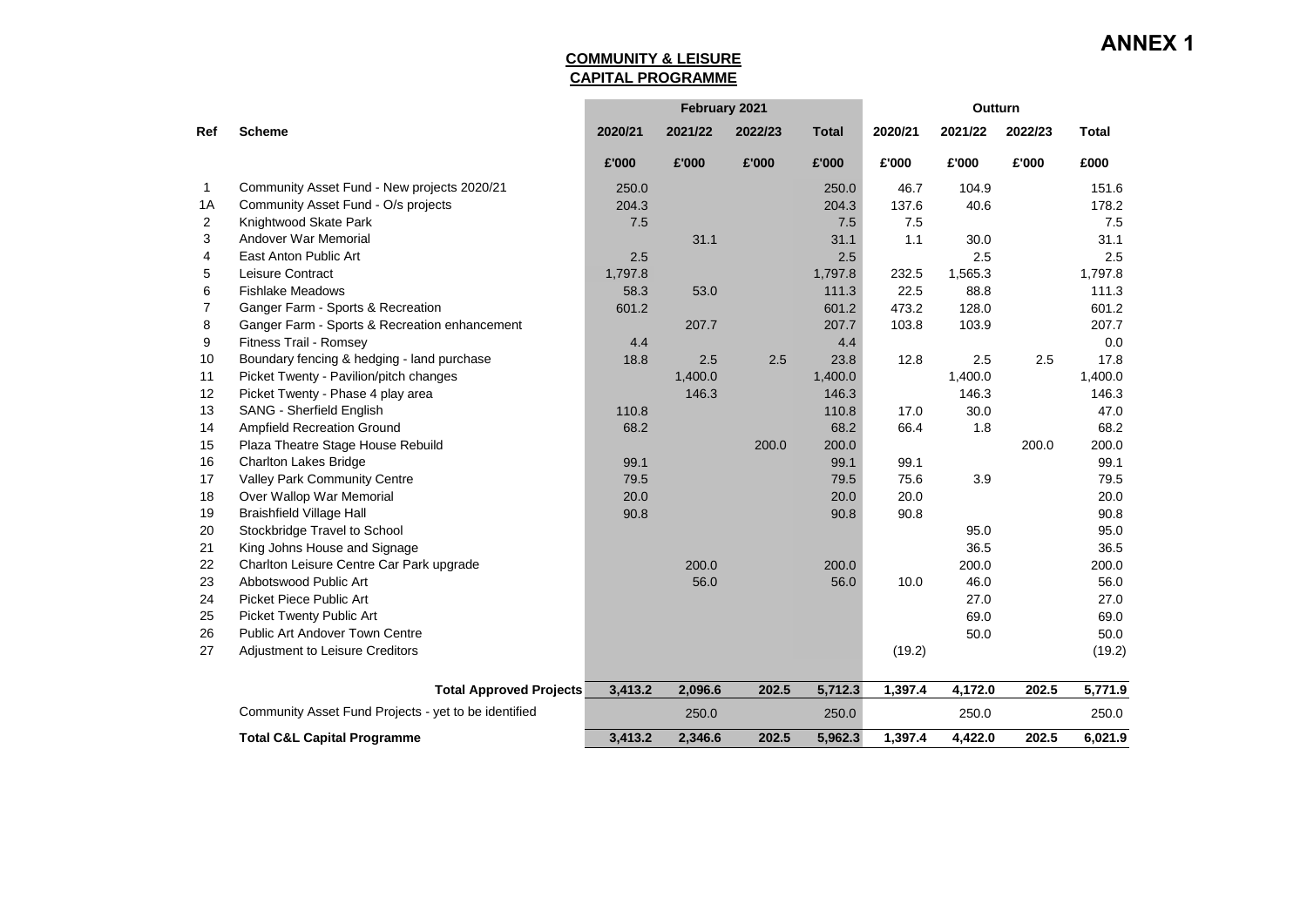#### **PROPERTY AND ASSET MANAGEMENT SERVICE CAPITAL PROGRAMME**

|                |                                                              |                  | February 2021    |                  |                      | Outturn          |                  |                  |               |
|----------------|--------------------------------------------------------------|------------------|------------------|------------------|----------------------|------------------|------------------|------------------|---------------|
| Ref            | <b>Scheme</b>                                                |                  |                  |                  |                      |                  |                  |                  |               |
|                |                                                              | 2020/21<br>£'000 | 2021/22<br>£'000 | 2022/23<br>£'000 | <b>Total</b><br>£000 | 2020/21<br>£'000 | 2021/22<br>£'000 | 2022/23<br>£'000 | Total<br>£000 |
| $\mathbf{1}$   | Hampshire Community Bank                                     | 125.0            |                  |                  | 125.0                |                  | 125.0            |                  | 125.0         |
| $\overline{2}$ | Pocket Park, Town Mill Access & Environmental<br>Enhancement | 559.2            |                  |                  | 559.2                | 351.6            | 207.6            |                  | 559.2         |
| 3              | Romsey Flood Alleviation Scheme                              |                  | 235.0            |                  | 235.0                |                  | 235.0            |                  | 235.0         |
| 4              | <b>Generator - Business Continuity</b>                       | 40.0             |                  |                  | 40.0                 |                  | 40.0             |                  | 40.0          |
| 5              | Footpath link - Smannell to Augusta                          | 40.0             | 124.0            |                  | 164.0                |                  | 164.0            |                  | 164.0         |
| 6              | Strategic purchase                                           | 446.8            |                  |                  | 446.8                | 381.2            | 65.6             |                  | 446.8         |
| 7              | Multi Storey Car Park Lift Refurbishment                     | 84.9             |                  |                  | 84.9                 | 84.9             |                  |                  | 84.9          |
| 8              | Multi Storey Car Park Lighting Refurbishment                 | 136.7            |                  |                  | 136.7                | 116.1            | 20.6             |                  | 136.7         |
| 9              | Chantry House Lifts                                          | 124.9            |                  |                  | 124.9                | 124.9            |                  |                  | 124.9         |
| 10             | <b>Chantry House Works</b>                                   | 48.1             |                  |                  | 48.1                 | 47.8             |                  |                  | 47.8          |
| 11             | Chantry Centre Roof(area 20)                                 | 99.1             |                  |                  | 99.1                 | 68.9             | 30.2             |                  | 99.1          |
| 12             | Chantry Centre Management Team relocation                    | 12.8             |                  |                  | 12.8                 | 12.8             |                  |                  | 12.8          |
| 13             | Southampton Rd, Pedestrian & Cycle Route                     | 25.0             | 240.6            |                  | 265.6                | 18.3             | 247.3            |                  | 265.6         |
| 14             | The Old Creamery Footway                                     | 18.8             |                  |                  | 18.8                 | 18.9             |                  |                  | 18.9          |
| 15             | <b>Property Purchase</b>                                     |                  | 175.0            |                  | 175.0                |                  | 175.0            |                  | 175.0         |
| 16             | Chantry House Works 4/5 floors                               |                  |                  |                  |                      | 16.8             | 218.7            |                  | 235.5         |
| 17             | Strategic Land purchase                                      |                  |                  |                  |                      |                  | 915.0            |                  | 915.0         |
| 18             | Andover/Romsey CCTV                                          | (37.2)           |                  |                  | (37.2)               | (37.2)           |                  |                  | (37.2)        |
|                | <b>Total P &amp; AM Capital Programme</b>                    | 1,724.1          | 774.6            | 0.0              | 2,498.7              | 1,205.0          | 2,444.0          | 0.0              | 3,649.0       |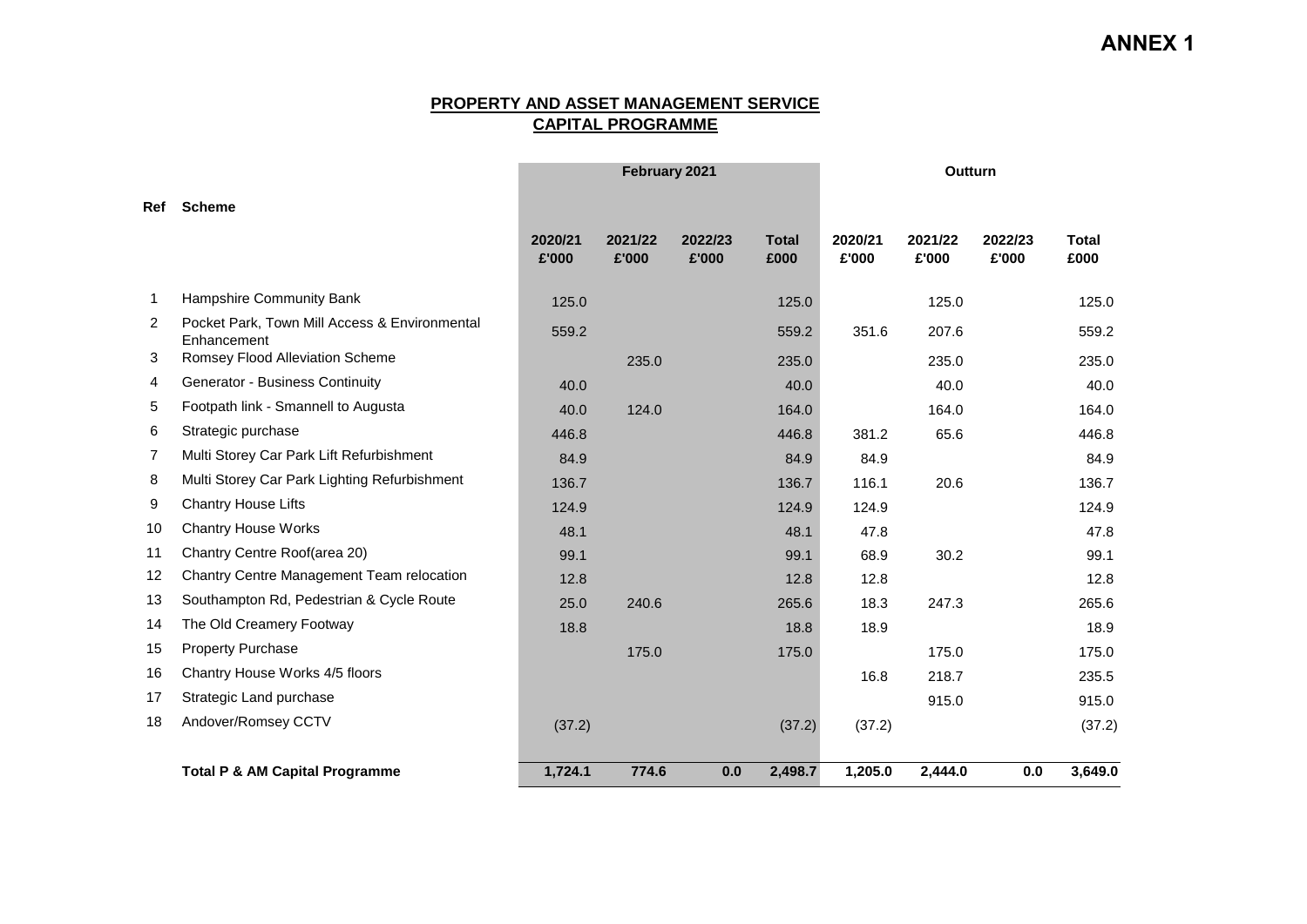### **PROJECT ENTERPRISE CAPITAL PROGRAMME**

|                |                                                             |                  | February 2021    |                  |                      | Outturn          |                  |                  |                      |
|----------------|-------------------------------------------------------------|------------------|------------------|------------------|----------------------|------------------|------------------|------------------|----------------------|
| Ref            | <b>Scheme</b>                                               |                  |                  |                  |                      |                  |                  |                  |                      |
|                |                                                             | 2020/21<br>£'000 | 2021/22<br>£'000 | 2022/23<br>£'000 | <b>Total</b><br>£000 | 2020/21<br>£'000 | 2021/22<br>£'000 | 2022/23<br>£'000 | <b>Total</b><br>£000 |
| 1              | Solar Panels Ganger Farm Pavilion                           | 60.0             |                  |                  | 60.0                 | 60.0             |                  |                  | 60.0                 |
| $\overline{2}$ | Co-op shop, Picket Twenty                                   | 1,405.5          |                  |                  | 1,405.5              | 1,339.0          |                  |                  | 1,339.0              |
| 3              | Portersbridge Properties                                    | 249.0            |                  |                  | 249.0                | 177.0            | 72.0             |                  | 249.0                |
| 4              | <b>Walworth Business Park Investment</b>                    | 530.0            | 5,000.0          |                  | 5,530.0              | 253.0            | 5,277.0          |                  | 5,530.0              |
| 5              | <b>Property Investment</b>                                  |                  |                  |                  |                      |                  | 14,802.0         | 4,000.0          | 18,802.0             |
|                | <b>Total Approved Projects</b>                              | 2,244.5          | 5,000.0          | 0.0              | 7,244.5              | 1,829.0          | 20,151.0         | 4,000.0          | 25,980.0             |
|                | Purchase of Investment properties - yet to be<br>identified | 2,221.0          | 3,000.0          |                  | 5,221.0              |                  | 3,000.0          |                  | 3,000.0              |
|                | <b>Total PE Capital Programme</b>                           | 4,465.5          | 8,000.0          | 0.0              | 12,465.5             | 1,829.0          | 23,151.0         | 4,000.0          | 28,980.0             |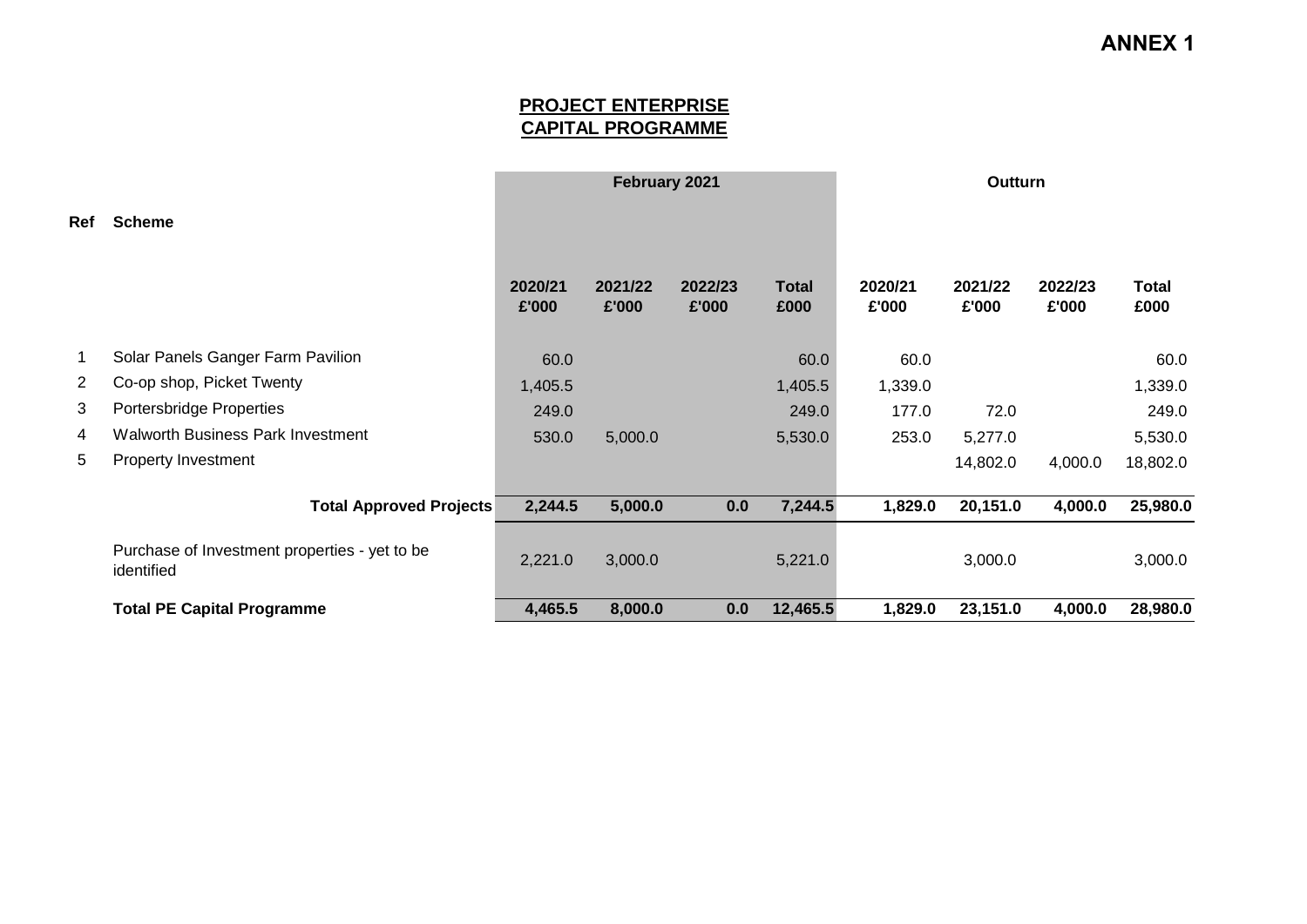### **HOUSING & ENVIRONMENTAL HEALTH SERVICE CAPITAL PROGRAMME**

|                |                                           |                  | February 2021    |                  |                      | <b>Outturn</b>   |                  |                  |                      |  |
|----------------|-------------------------------------------|------------------|------------------|------------------|----------------------|------------------|------------------|------------------|----------------------|--|
| <b>Ref</b>     | <b>Scheme</b>                             |                  |                  |                  |                      |                  |                  |                  |                      |  |
|                |                                           | 2020/21<br>£'000 | 2021/22<br>£'000 | 2022/23<br>£'000 | <b>Total</b><br>£000 | 2020/21<br>£'000 | 2021/22<br>£'000 | 2022/23<br>£'000 | <b>Total</b><br>£000 |  |
|                | <b>Renovations and Minor Works Grants</b> | 20.0             | 100.0            |                  | 120.0                | 0.0              | 100.0            |                  | 100.0                |  |
| $\overline{2}$ | <b>Disabled Facilities Grants/Loans</b>   | 850.0            | 850.0            |                  | 1,700.0              | 653.6            | 850.0            |                  | 1,503.6              |  |
|                | <b>Total H &amp; EH Capital Programme</b> | 870.0            | 950.0            | 0.0              | 1,820.0              | 653.6            | 950.0            | 0.0              | 1,603.6              |  |